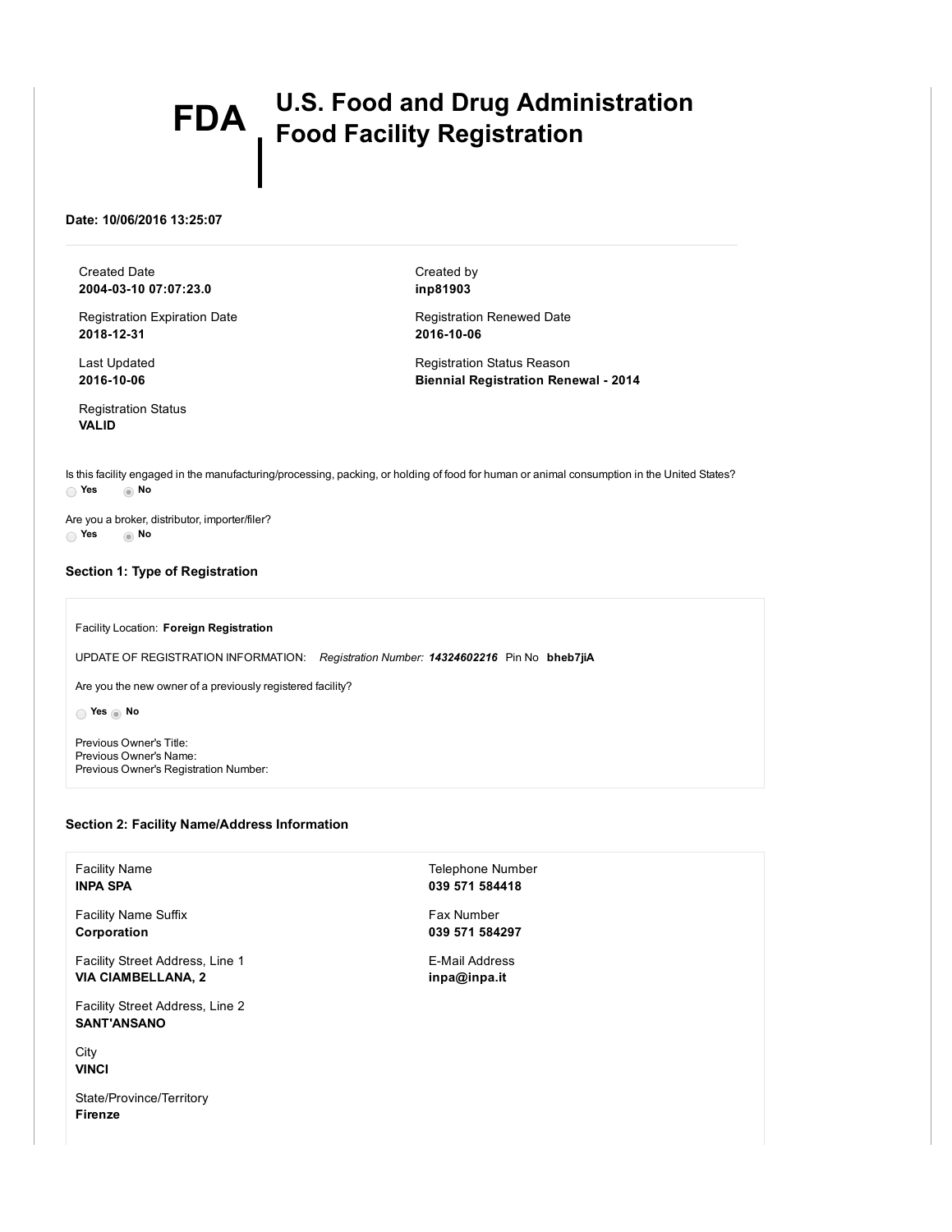Zip/Postal Code 50059

Country/Area **ITALY** 

## Section 3: Preferred Mailing Address Information

Complete this section if different from Section 2 Facility Name/Address Information (OPTIONAL) Is the preferred mailing address the same as the facility address (Section 2)? No Name INPA SPA Telephone Number 039 571 584418

Address, Line 1 Via Ciambellana, 2

Address, Line 2 Sant'Ansano,

039 571 584297 E-Mail Address

**City** Vinci

State/Province/Territory Firenze

Zip Code (Postal Code) 50059

Country/Area ITALY

#### Section 4: Parent Company Name/Address Information

(If applicable and if different from Sections 2 and 3). If information is the same as another section, check which section:

**Same as Facility Address (Section 2)** 

Same as Preferred Mailing Address (Section 3)

None of the above

Company Name INPA SPA

Company Name Suffix Corporation

Address, Line 1 VIA CIAMBELLANA, 2

Address, Line 2 SANT'ANSANO

**City VINCI** 

State/Province/Territory Firenze

Telephone Number 039 571 584418

Fax Number 039 571 584297

E-Mail Address inpa@inpa.it

Fax Number

inpa@inpa.it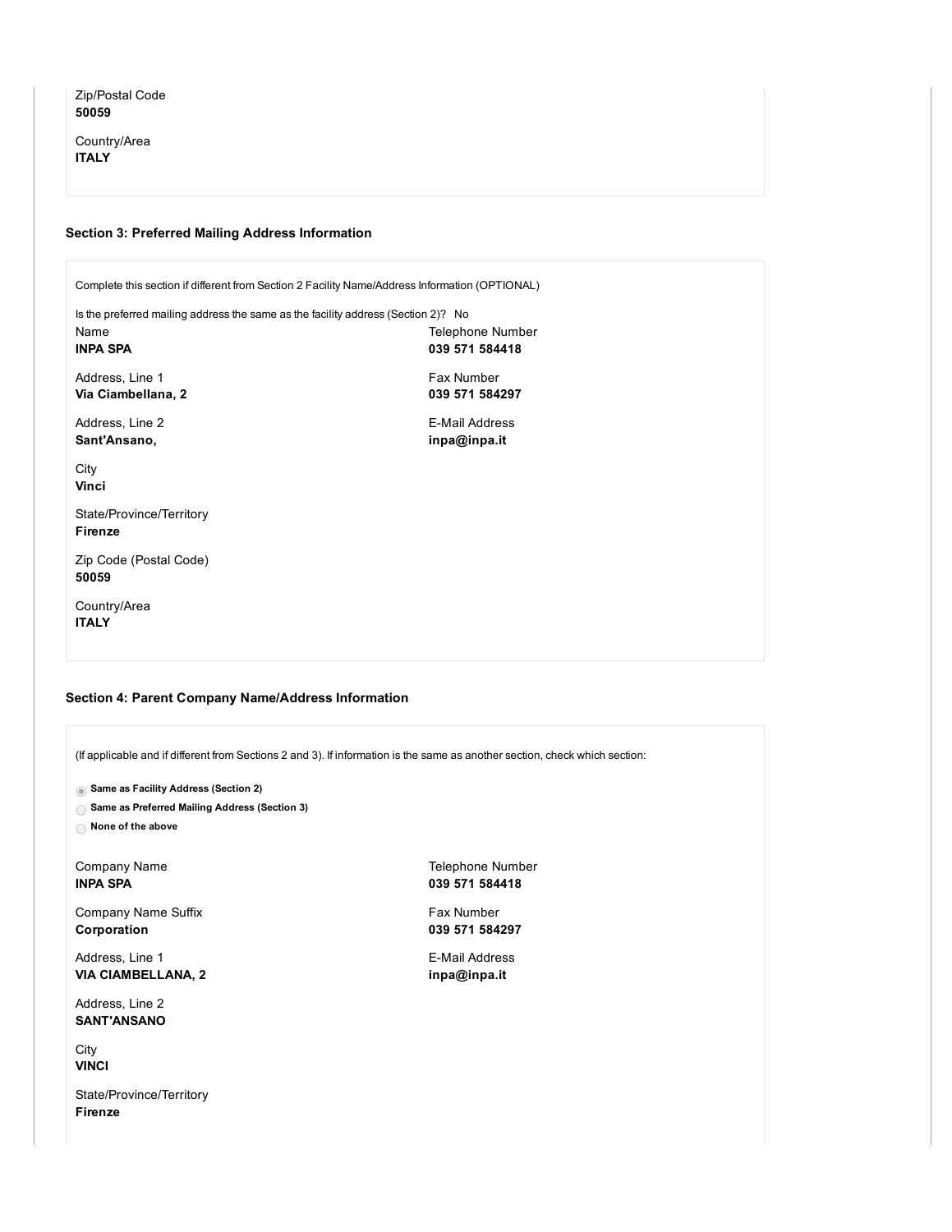# Zip Code (Postal Code) 50059

Country/Area ITALY

## Section 5: Facility Emergency Contact Information

If information is the same as another section, check which section:

- Same as Facility Address (Section 2)
- Same as U.S. Agent Information (Section 7)
- None of the above

Individual's Title *(Optional)* Mr

Individual's Name *(Optional)* Daniela Innocenti

Individual's Middle Name *(Optional)*

Individual's Last Name *(Optional)*

Emergency Contact Phone 039 347 4622106

**E-mail Address** grosserconsulting@gmail.com

Job Title *(Optional)*

## Section 6: Trade Names

(If this facility uses trade names other than that listed in Section 2 above, list them below (e.g., "Also doing business as," "Facility also known as"))

Are there alternate trade names used by your facility in addition to the name provided in Section 2: Facility Name/Address Information? Yes No

Alternate Trade Name #1: MAREVERDE

## Section 7: United States Agent

(To be completed by facilities located outside any state or territory of the United States, District of Columbia, or The Commonwealth of Puerto Rico) Name D. Grosser and Associates, Ltd Address, Line 1 1474 E 21st St Address, Line 2 **City** Brooklyn State/Province/Territory New York Telephone Number 347 4622106 Emergency Contact Phone 347 4622106 Fax Number E-Mail Address grosserconsulting@gmail.com

Zip Code (Postal Code) 11210-5034

Country/Area UNITED STATES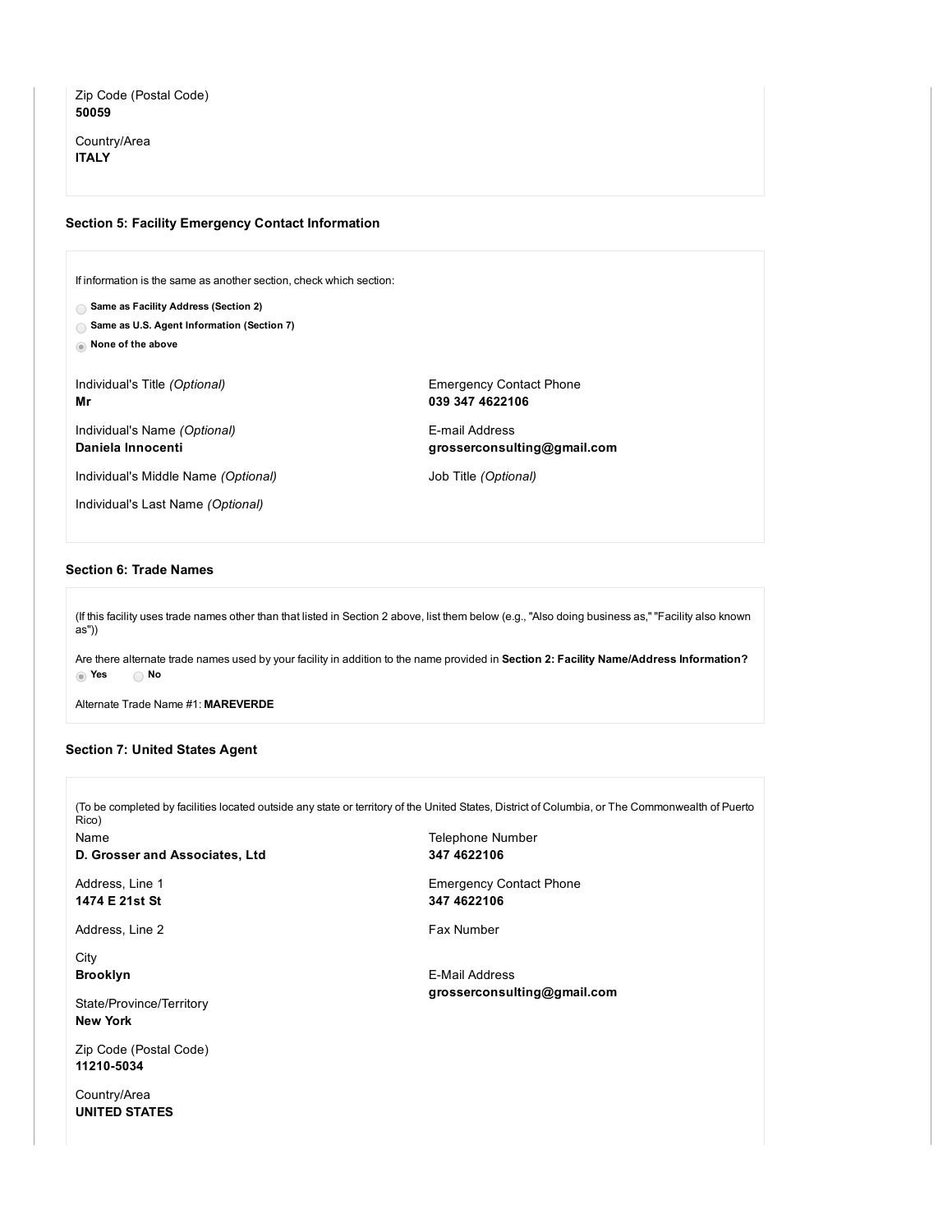| <b>Selected Product Name</b> |  |
|------------------------------|--|
|------------------------------|--|

Selected Activity Types

## Section 8: Seasonal Facility Dates of Operation *(Optional)*

Give the approximate dates that your facility is open for business, if its operations are on a seasonal basis *(Optional)*. Harvest 1 Start Month Harvest 2 Start Month End Month End Month

## Section 9: General Product Categories - Human/Animal/Both

**Food for Human Consumption** Food for Animal Consumption

## Section 9a: General Product Categories Food for Human Consumption; and Type of Activity Conducted at the Facility

| <b>Selected Product Name</b>                                                                                                                                                  | <b>Selected Activity Types</b>                                                                                                                                                                                                                                      |
|-------------------------------------------------------------------------------------------------------------------------------------------------------------------------------|---------------------------------------------------------------------------------------------------------------------------------------------------------------------------------------------------------------------------------------------------------------------|
| 13. DRESSING AND<br><b>CONDIMENTS</b><br>[21 CFR 170.3 (n) (8), (12)]                                                                                                         | Ambient Food Storage Warehouse / Holding Facility (e.g., storage facilities, including storage tanks, grain elevators);<br>Acidified Food Processor:<br>Manufacturer / Processor:                                                                                   |
| 14. FISHERY / SEAFOOD<br>PRODUCT CATEGORIES<br>[21 CFR 170.3 (n) (13), (15), (39),<br>$(40)$ ]                                                                                |                                                                                                                                                                                                                                                                     |
| e. Processed and Other Fishery<br>Products                                                                                                                                    | Ambient Food Storage Warehouse / Holding Facility (e.g., storage facilities, including storage tanks, grain elevators);<br>Refrigerated Food Storage Warehouse / Holding Facility (e.g., storage facilities, including storage tanks);<br>Manufacturer / Processor: |
| 25. MULTIPLE FOOD DINNERS.<br><b>GRAVIES, SAUCES AND</b><br><b>SPECIALTIES</b><br>[21 CFR 170.3 (n) (11) (14), (17),<br>$(18)$ , $(23)$ , $(24)$ , $(29)$ , $(34)$ , $(40)$ ] | Ambient Food Storage Warehouse / Holding Facility (e.g., storage facilities, including storage tanks, grain elevators);<br>Acidified Food Processor:<br>Manufacturer / Processor:                                                                                   |
| 27. PREPARED SALAD<br><b>PRODUCTS</b><br>[21 CFR 170.3 (n) (11), (17), (18),<br>(22), (29), (34), (35)                                                                        | Ambient Food Storage Warehouse / Holding Facility (e.g., storage facilities, including storage tanks, grain elevators);<br>Refrigerated Food Storage Warehouse / Holding Facility (e.g., storage facilities, including storage tanks);<br>Labeler / Relabeler:      |
| 33. VEGETABLE AND<br><b>VEGETABLE PRODUCT</b><br><b>CATEGORIES</b><br>[21 CFR 170.3 (n) (19), (36)]                                                                           |                                                                                                                                                                                                                                                                     |
| c. Other Vegetable and Vegetable<br>Products                                                                                                                                  | Ambient Food Storage Warehouse / Holding Facility (e.g., storage facilities, including storage tanks, grain elevators);<br>Refrigerated Food Storage Warehouse / Holding Facility (e.g., storage facilities, including storage tanks);<br>Manufacturer / Processor: |

## Section 10: Owner, Operator, or Agent-in-Charge Information

Provide the following information, if different from all other sections on the form. If information is the same as another section of the form, check which section:

If information is the same as Section 2, check the box:

Section 2 Facility Address Information

◯ Section 3 - Preferred Mailing Address Information

- ◯ Section 4 Parent Company Address Information
- ◯ Section 7 US Agent Address Information

None of the above

Name of Entity or Individual Who is the Owner, Operator, or Agent-in-Charge: Emilio Innocenti